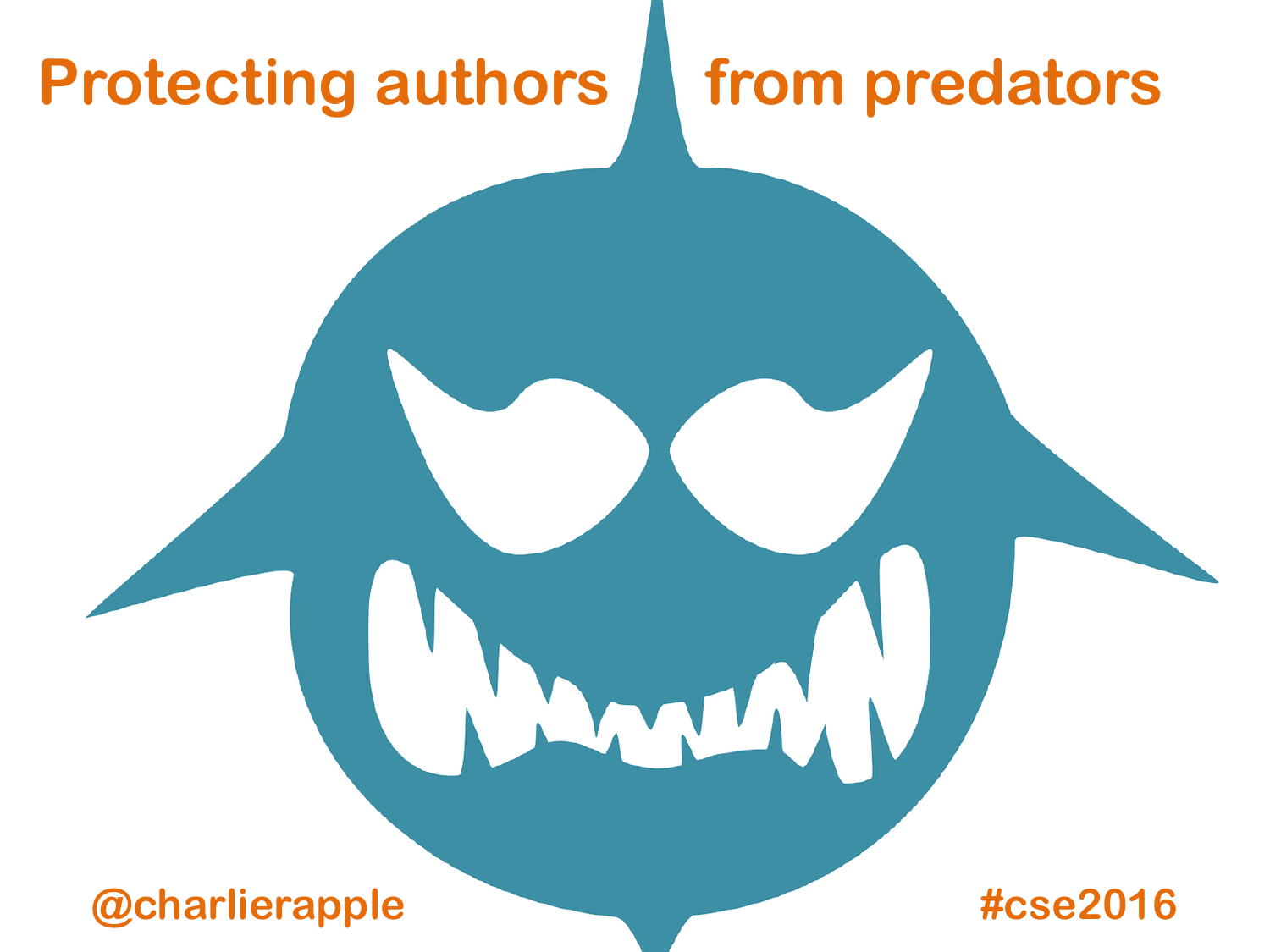#### **You're the good guys, right?**

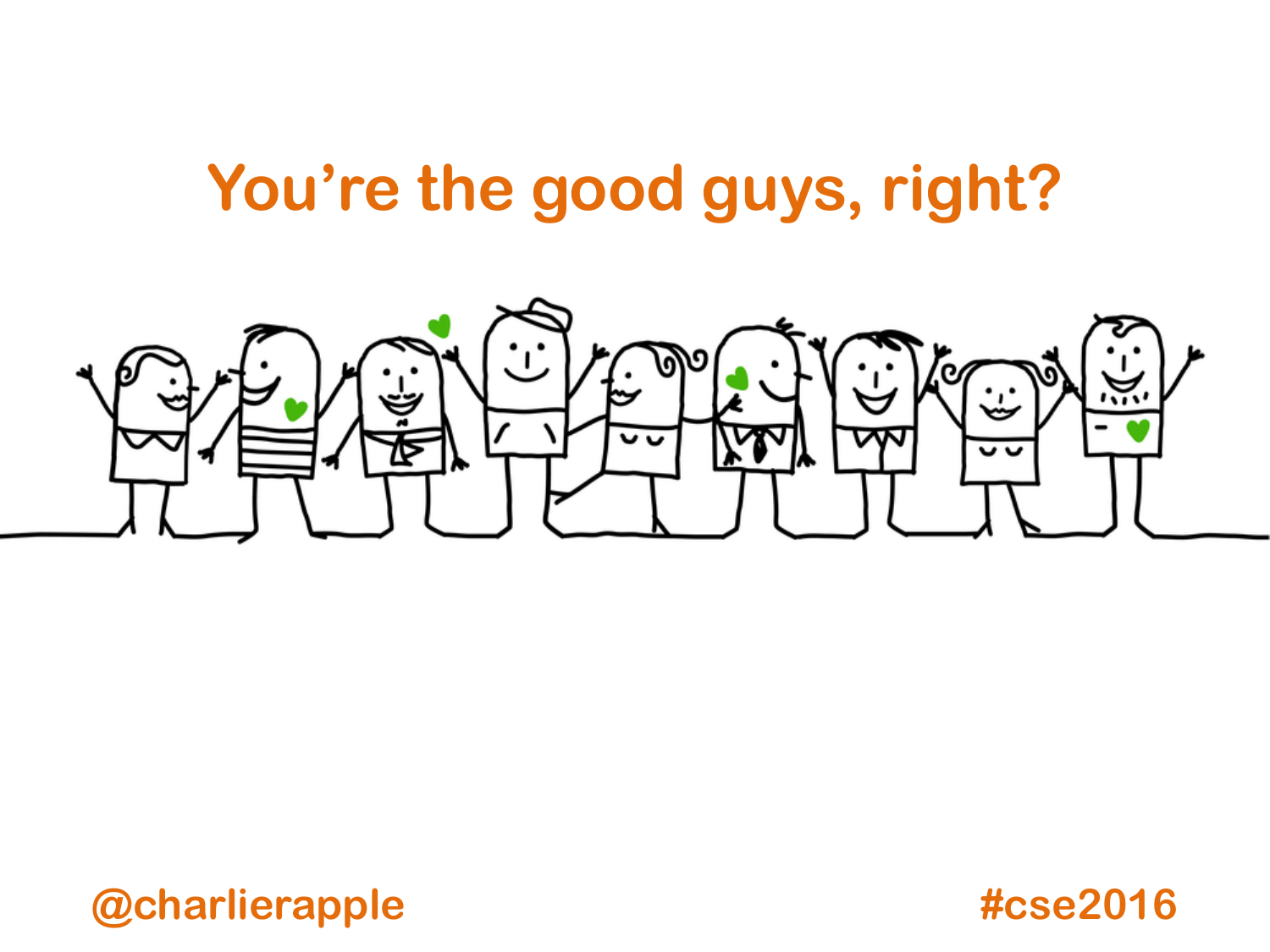#### **But how do researchers know that?**

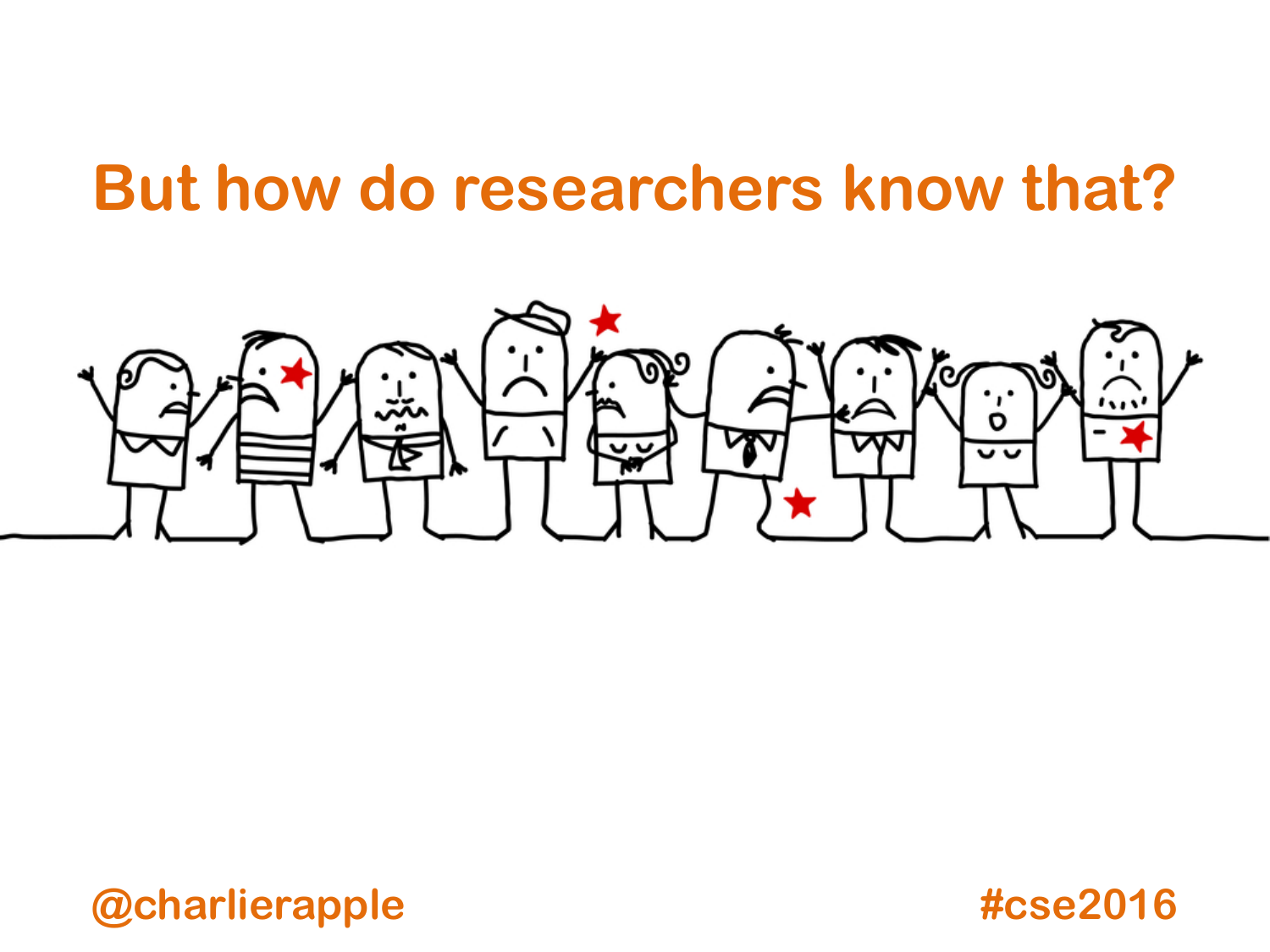

**@TCS\_Campaign**

**#thinkchecksubmit @charlierapple #cse2016**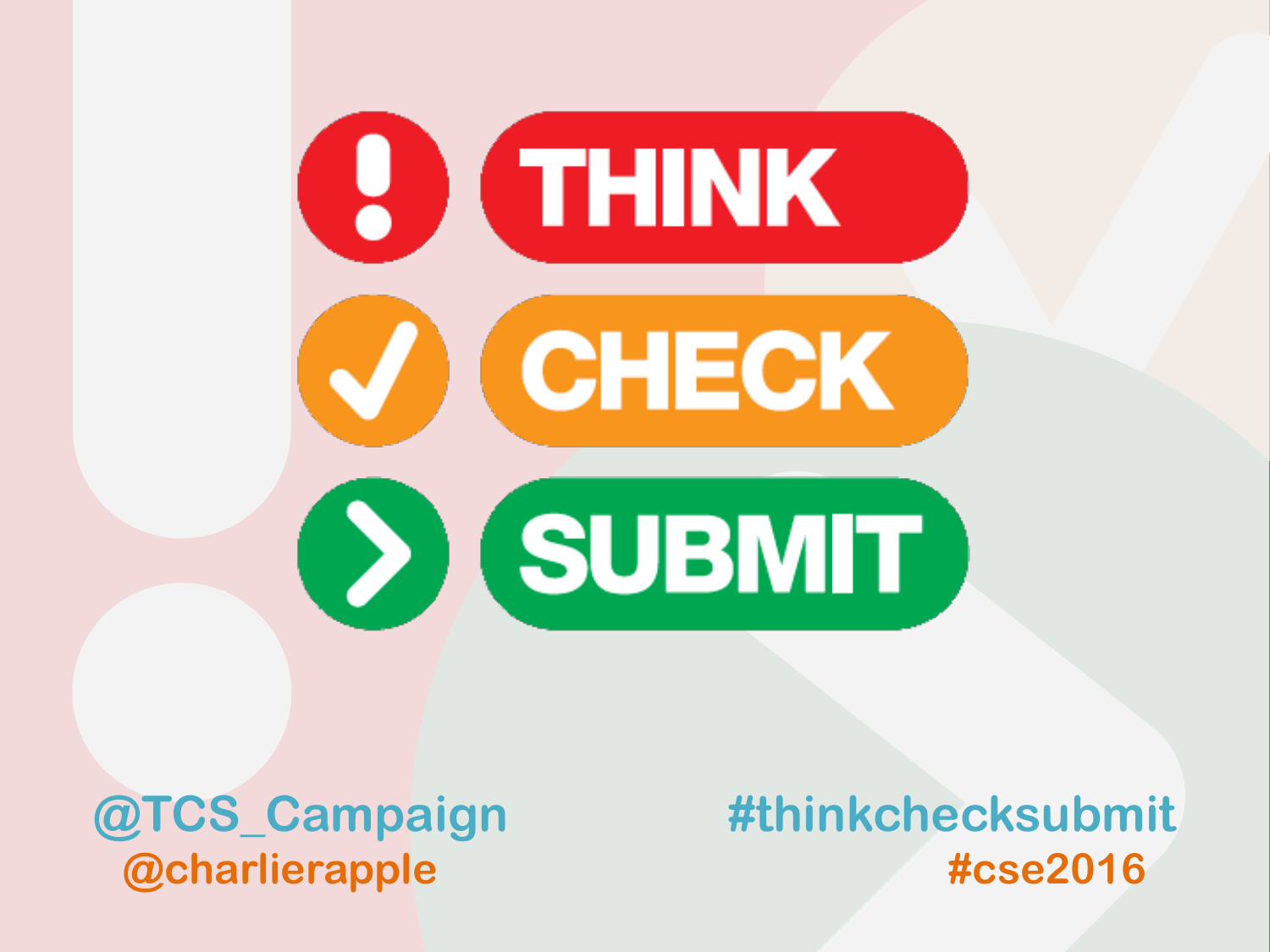

- *Think. Check. Submit.*
- Help researchers identify trusted journals
- A simple checklist to assess credentials
- Help ensure a body of quality scholarly literature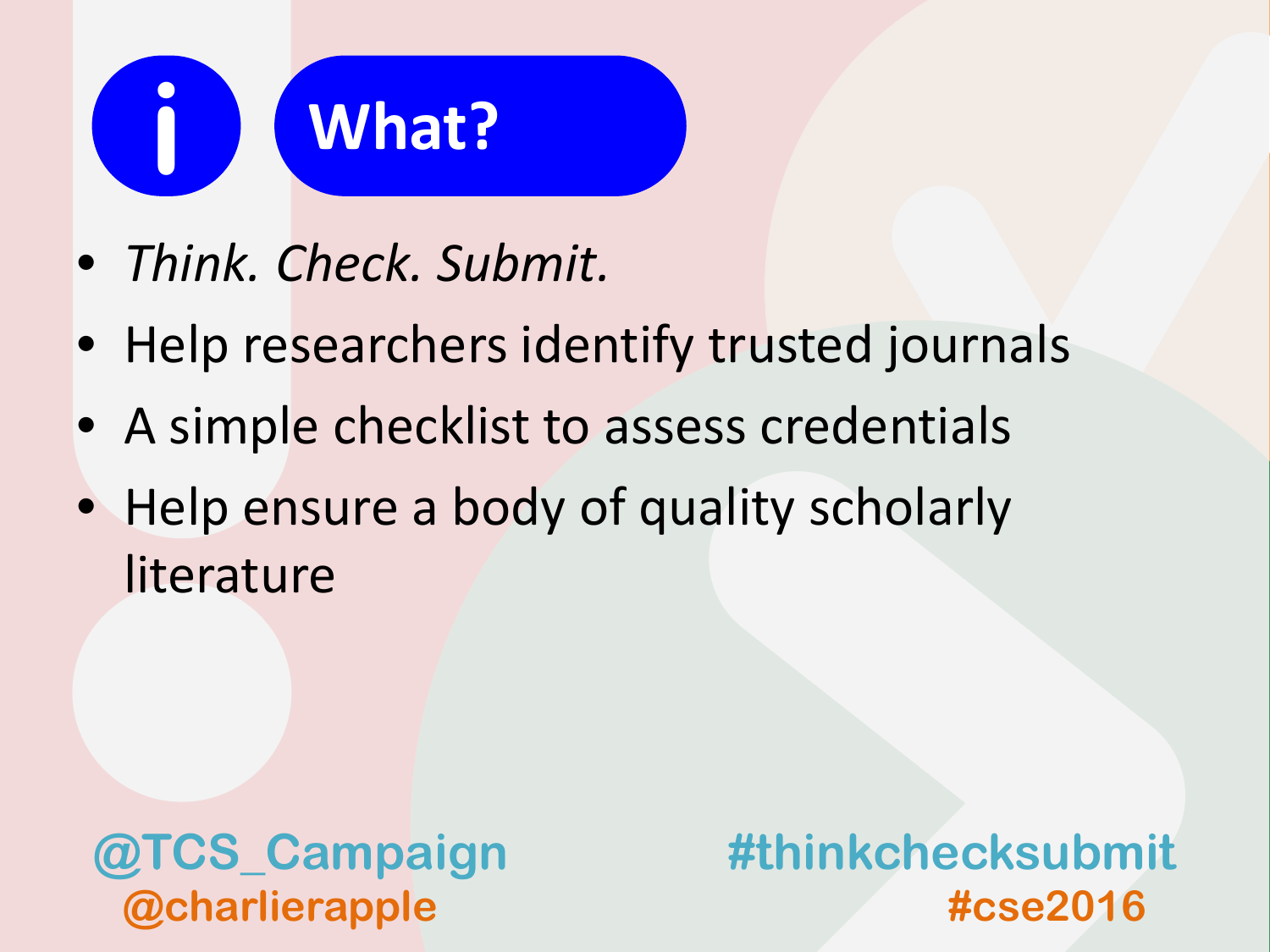## **Why? i**

- More research is being published worldwide
- New journals launched each week
- Can be a challenge to find up-to-date guidance
- Stories of malpractice & deception on the rise

**@charlierapple #cse2016**

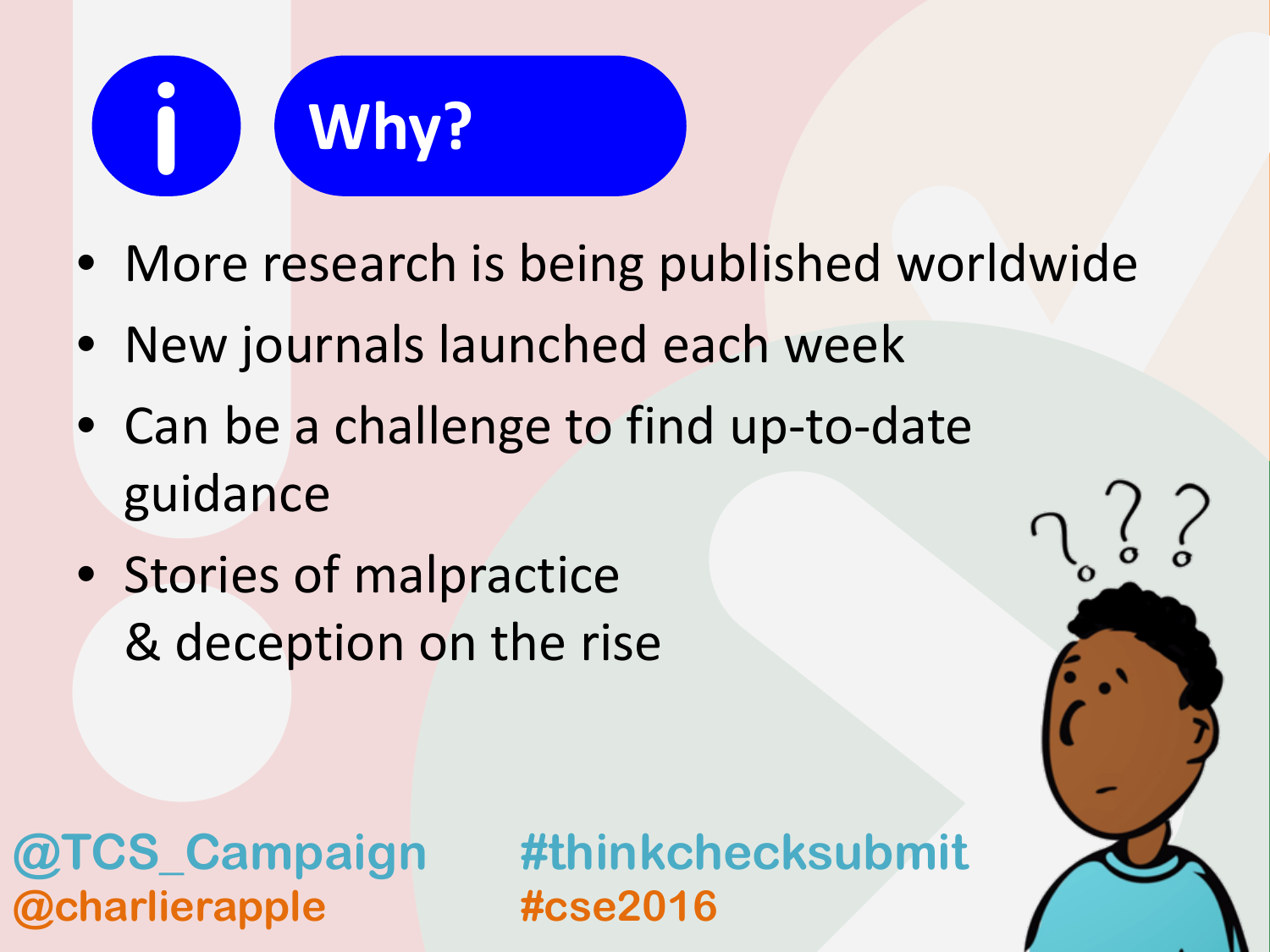### **Implications for authors**

- Journal has lower or no profile among peers > Few or no citations
- Paper not indexed or archived > Difficult or impossible for peers to find
- Poor publishing experience > Work not adequately reviewed or edited
- Damaged reputation

**@charlierapple #cse2016**

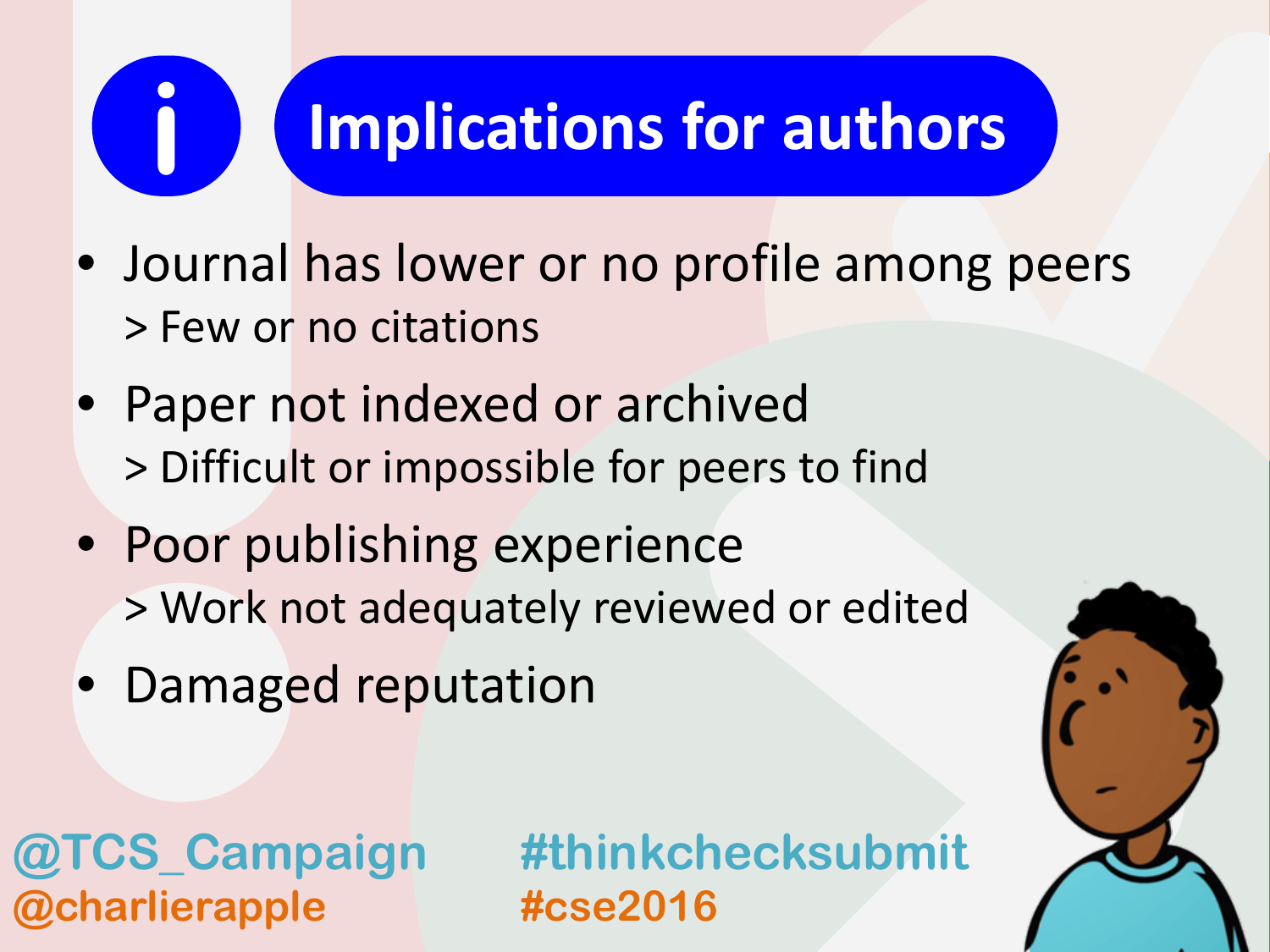

### ! **Are you submitting to a trusted journal?** ! **Is it the best one for your work?**

**@charlierapple #cse2016**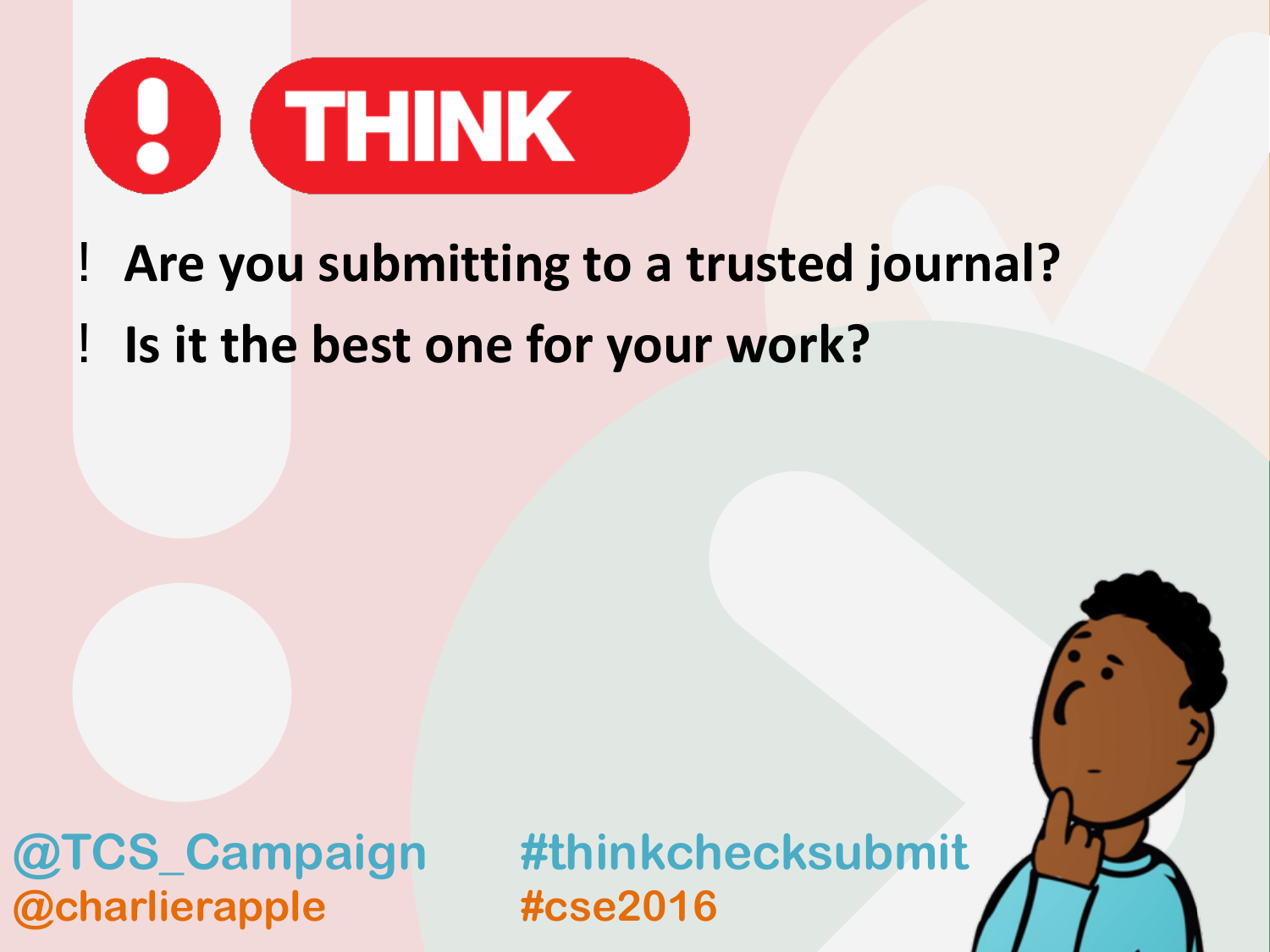

- $\checkmark$  Do you or your colleagues know the journal?
- $\checkmark$  Can you easily identify and contact the publisher?
- $\checkmark$  is the journal clear about the type of peer review it uses?
- $\checkmark$  Are articles indexed in the services you use?
- $\checkmark$  is it clear what fees will be charged?
- $\checkmark$  Do you recognize the editorial board?
- $\checkmark$  is the publisher a member of a recognized industry initiative?
- **@TCS\_Campaign #thinkchecks @charlierapple #cse2016**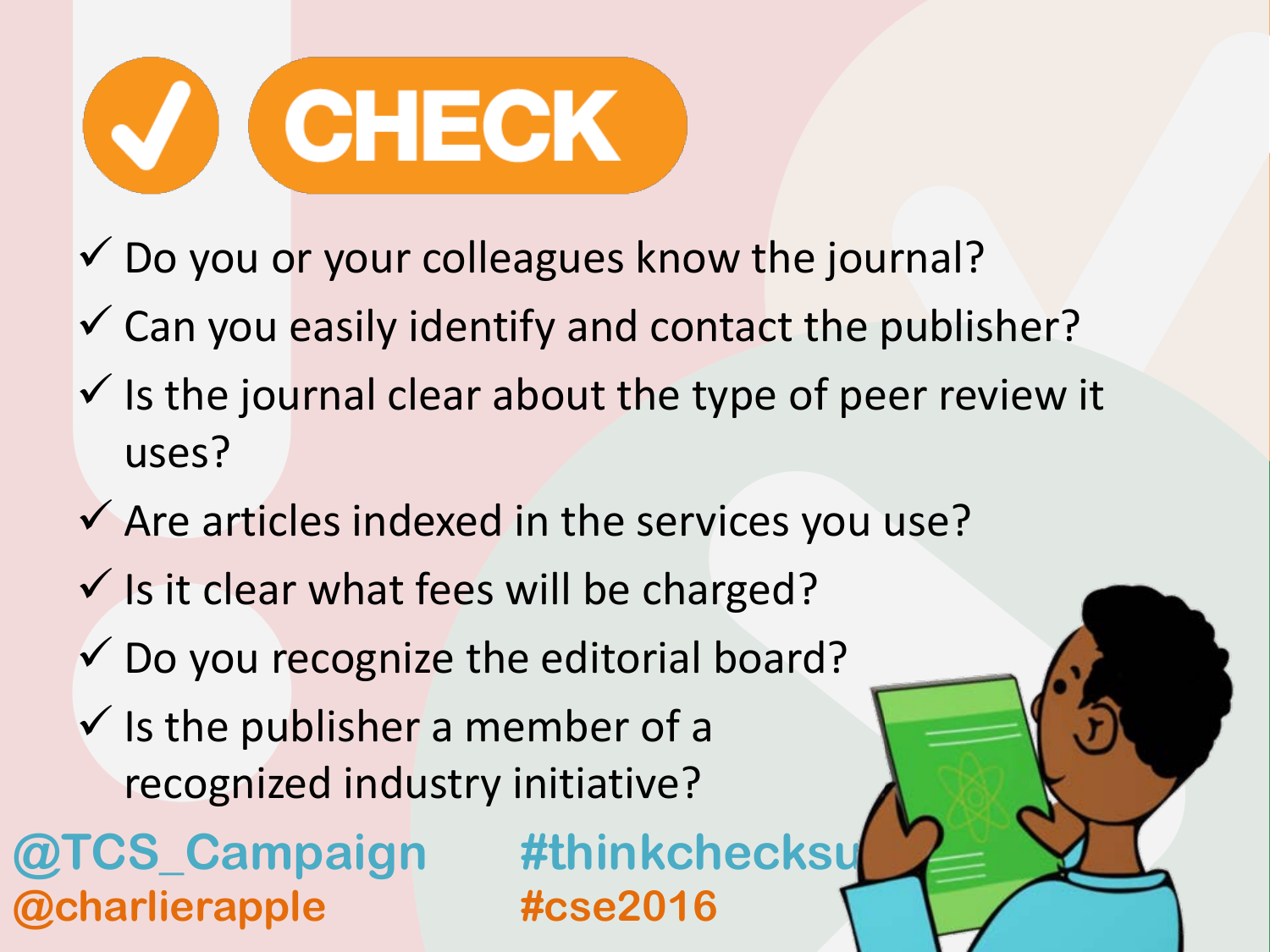

#### > **Only if you can answer 'yes' to all or most of these questions**

**@charlierapple #cse2016**

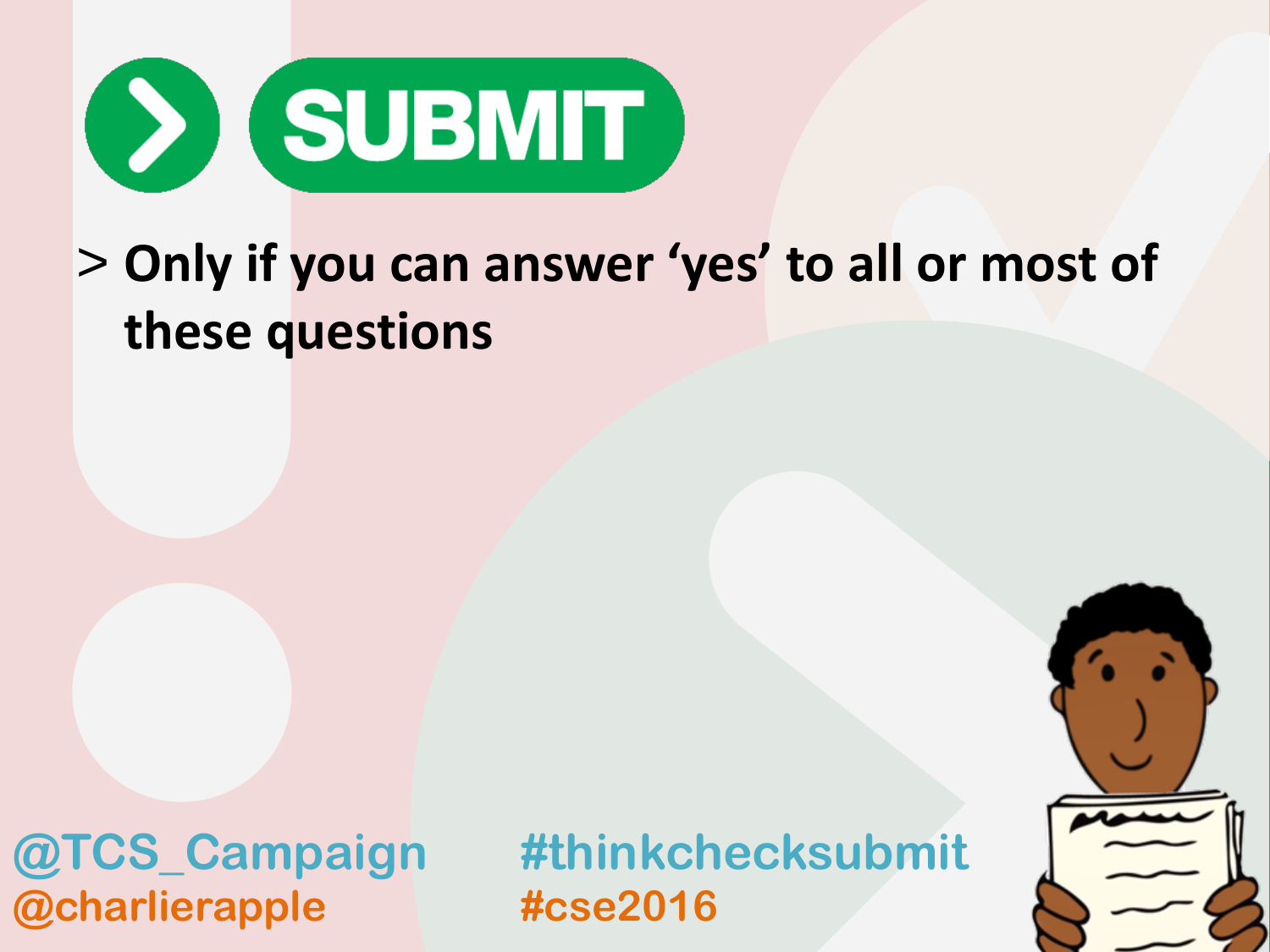

#### > **Only if you can answer 'yes' to all or most of these questions**

**@TCS\_Campaign & Up: Eksubmit How would YOUR journal measure up?!**

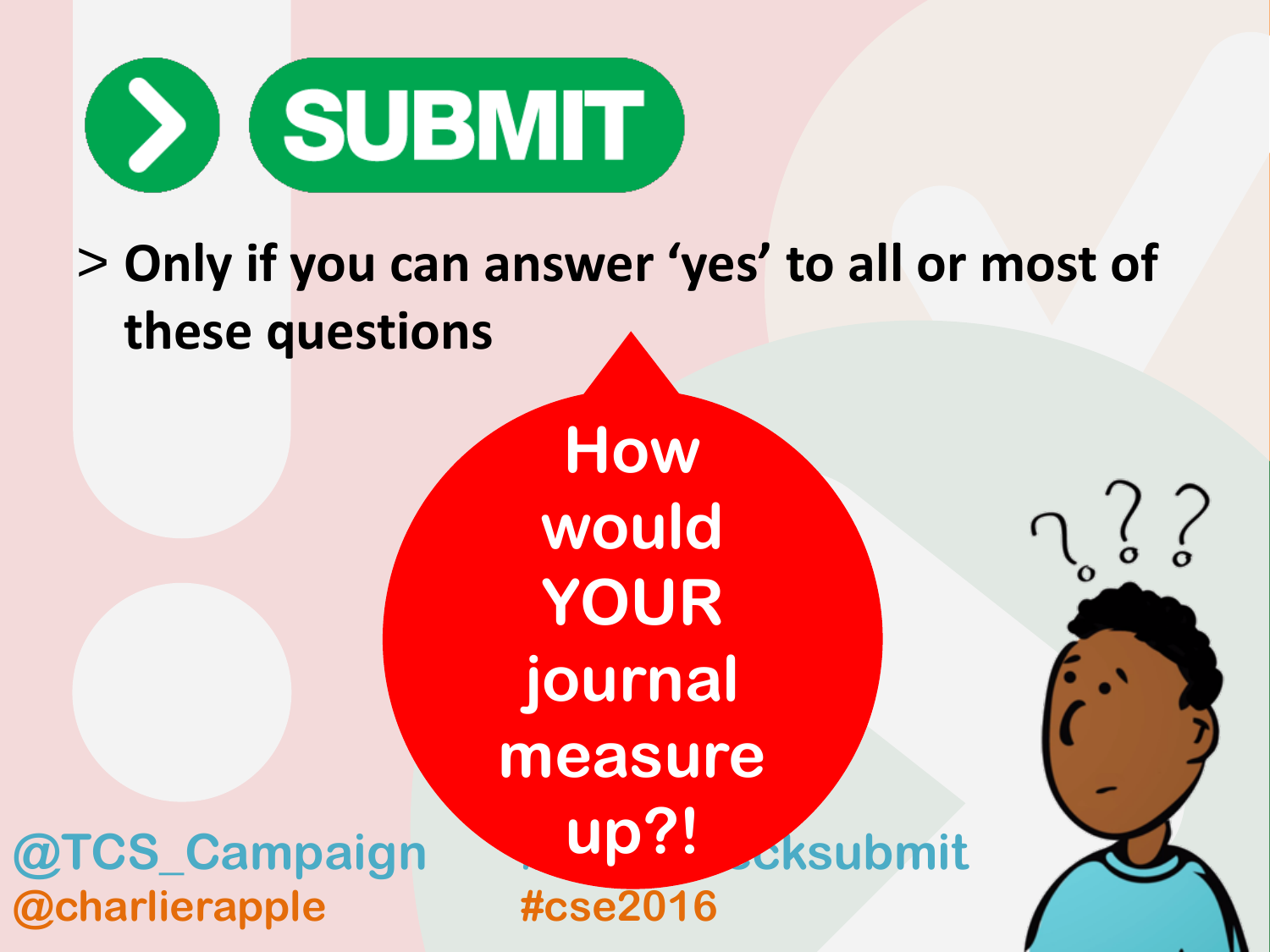

 $\checkmark$  Can authors easily identify you as the publisher, and contact you?

- Does the language of your website make it easy for non-native speakers to find information about you?
- Do you offer a range of contact options to suit different capabilities?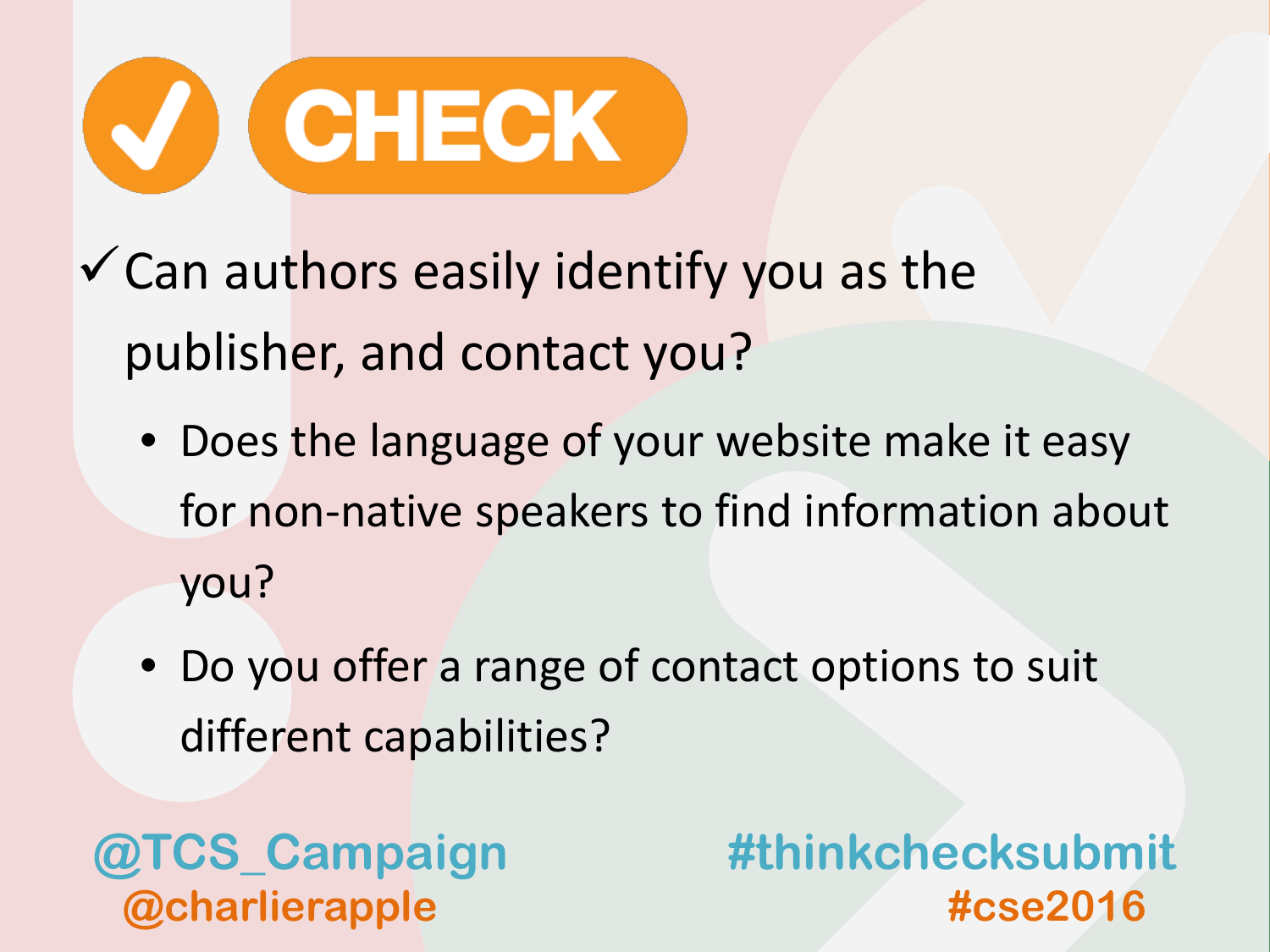

- $\checkmark$  Are you clear about the type of peer review you use?
	- Do you explain this comprehensively for first-time authors or people of different languages?
	- Can you provide testimonials that will assure authors that your claims are accurate?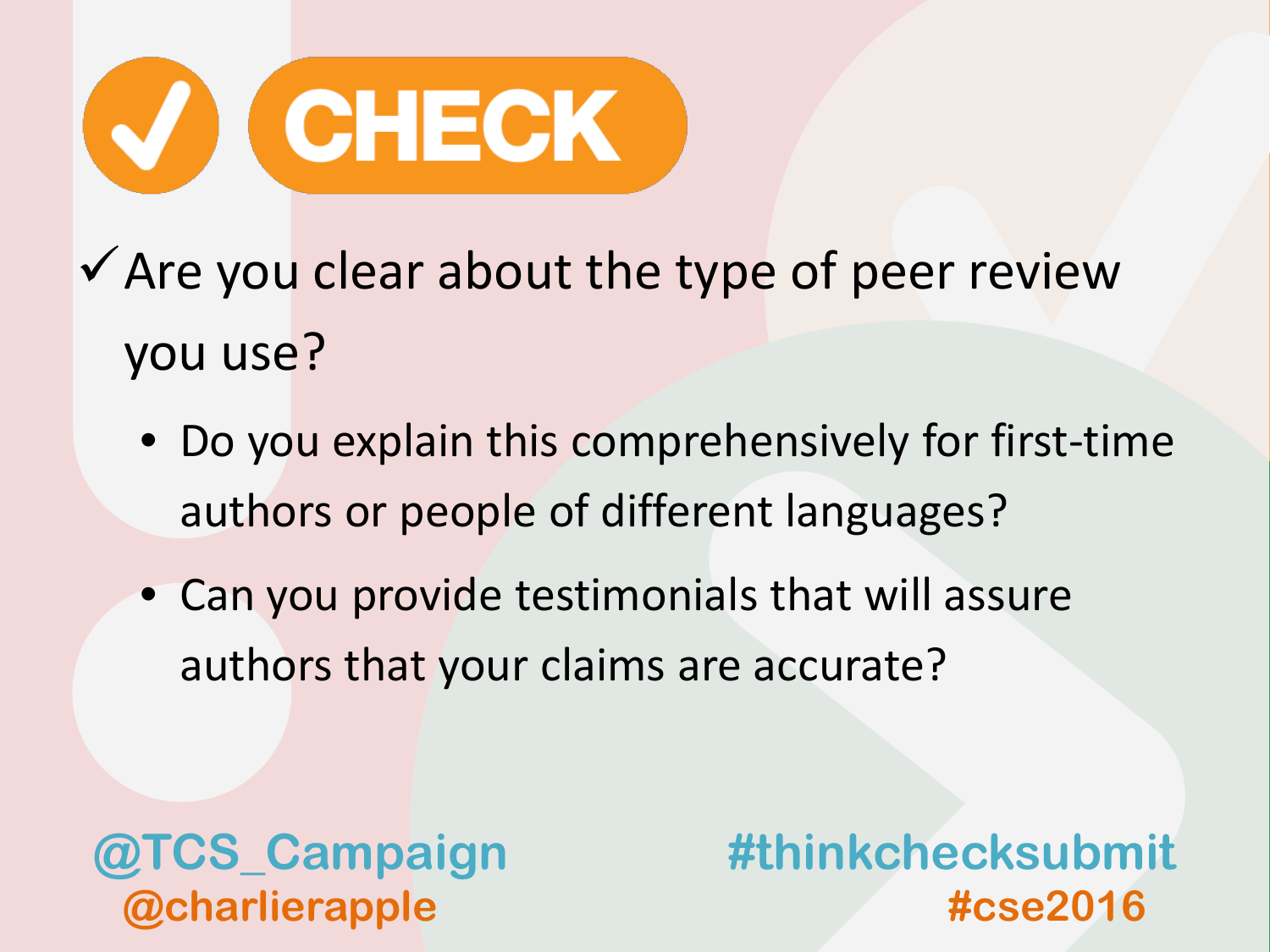

- $\checkmark$  Are articles indexed in services authors might recognize?
	- Do you list this clearly on your publication along with links to those sites?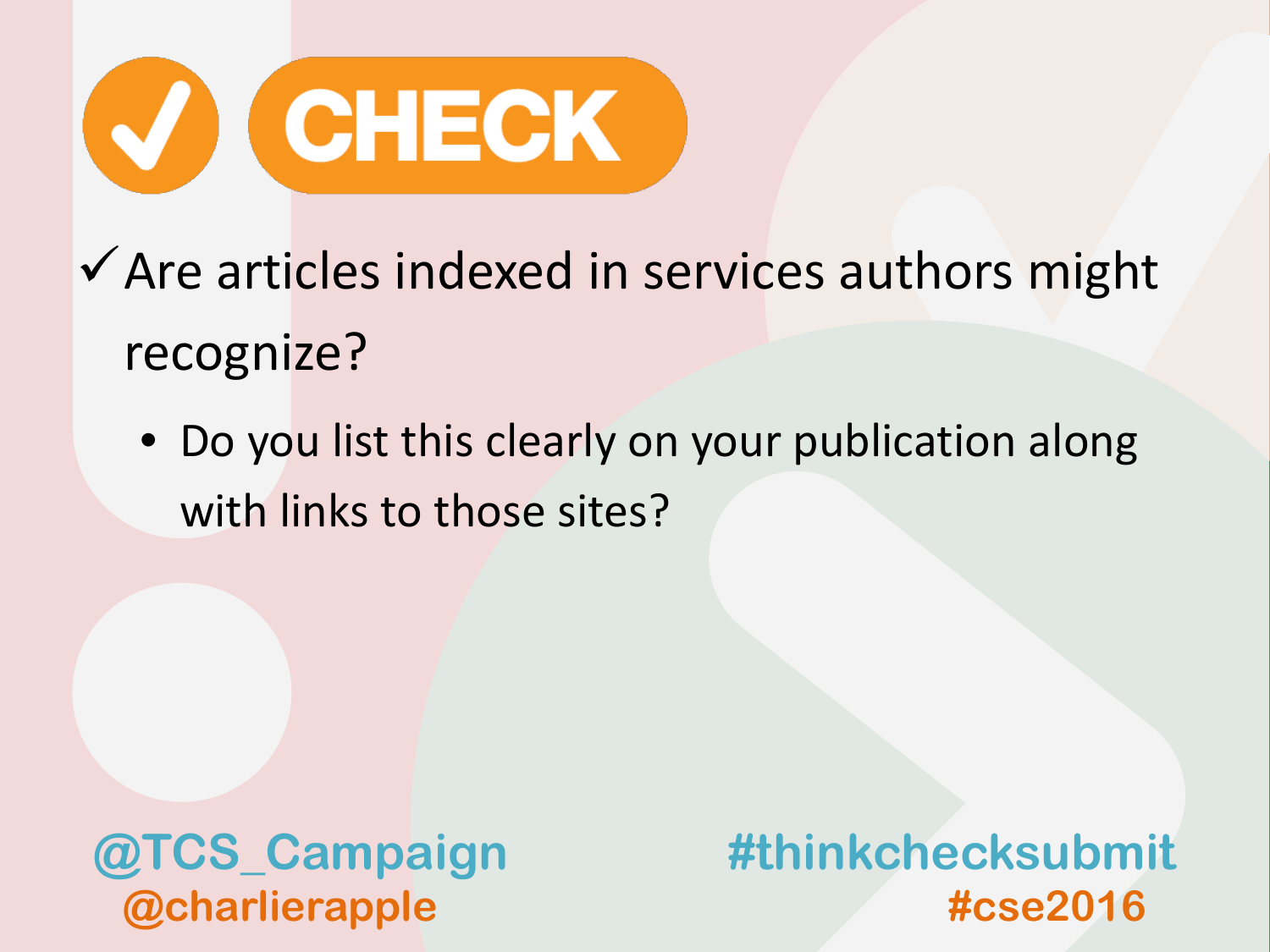

 $\checkmark$  is it clear what fees will be charged?

- Can this information be accessed before submission?
- Are you clear about what fees are for, and when they will be charged?
- If you offer waivers, are you open about the criteria for these?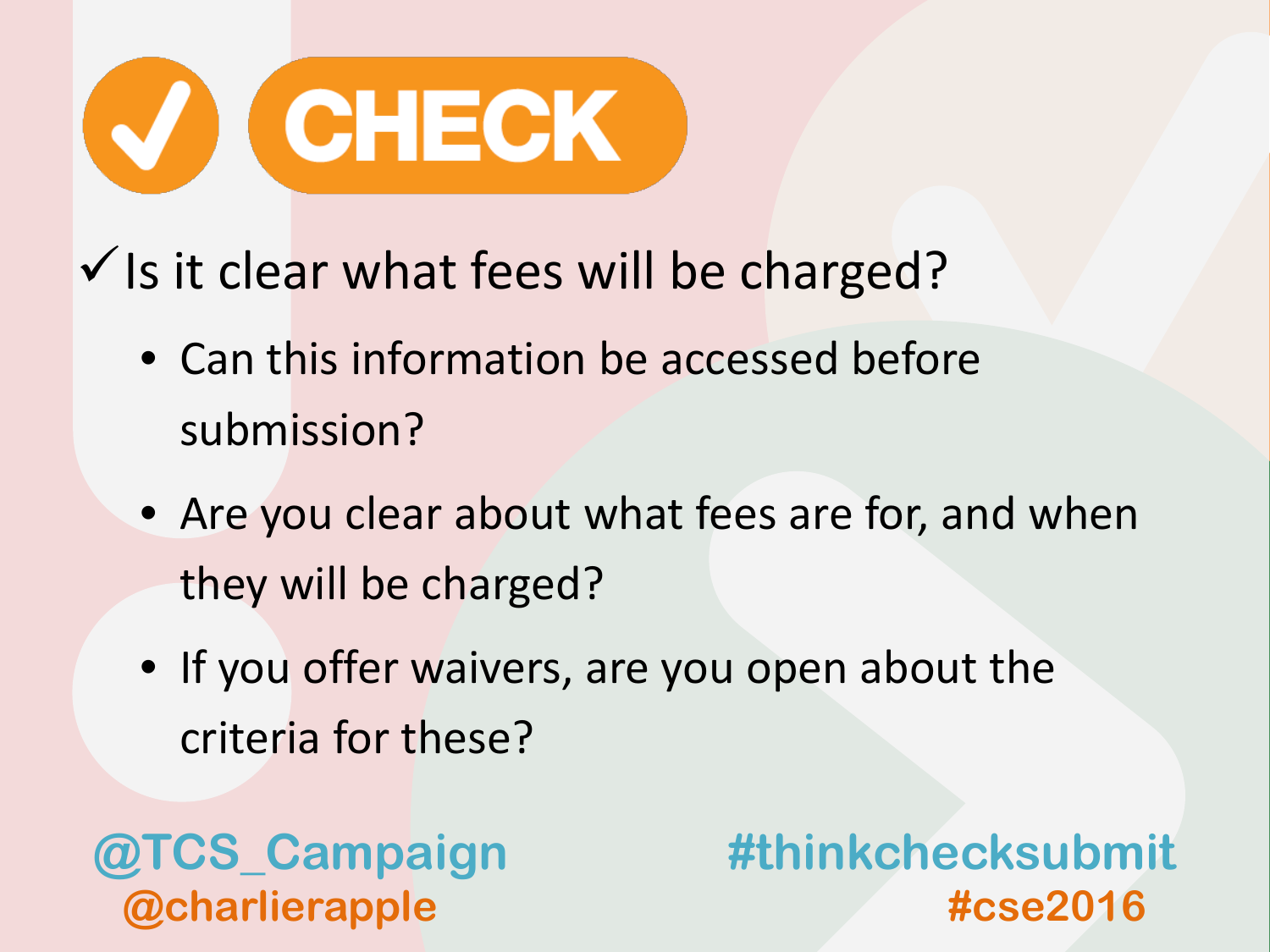

- ◆ Are your editors recognizably on board?
	- Do they mention their involvement on their own web pages?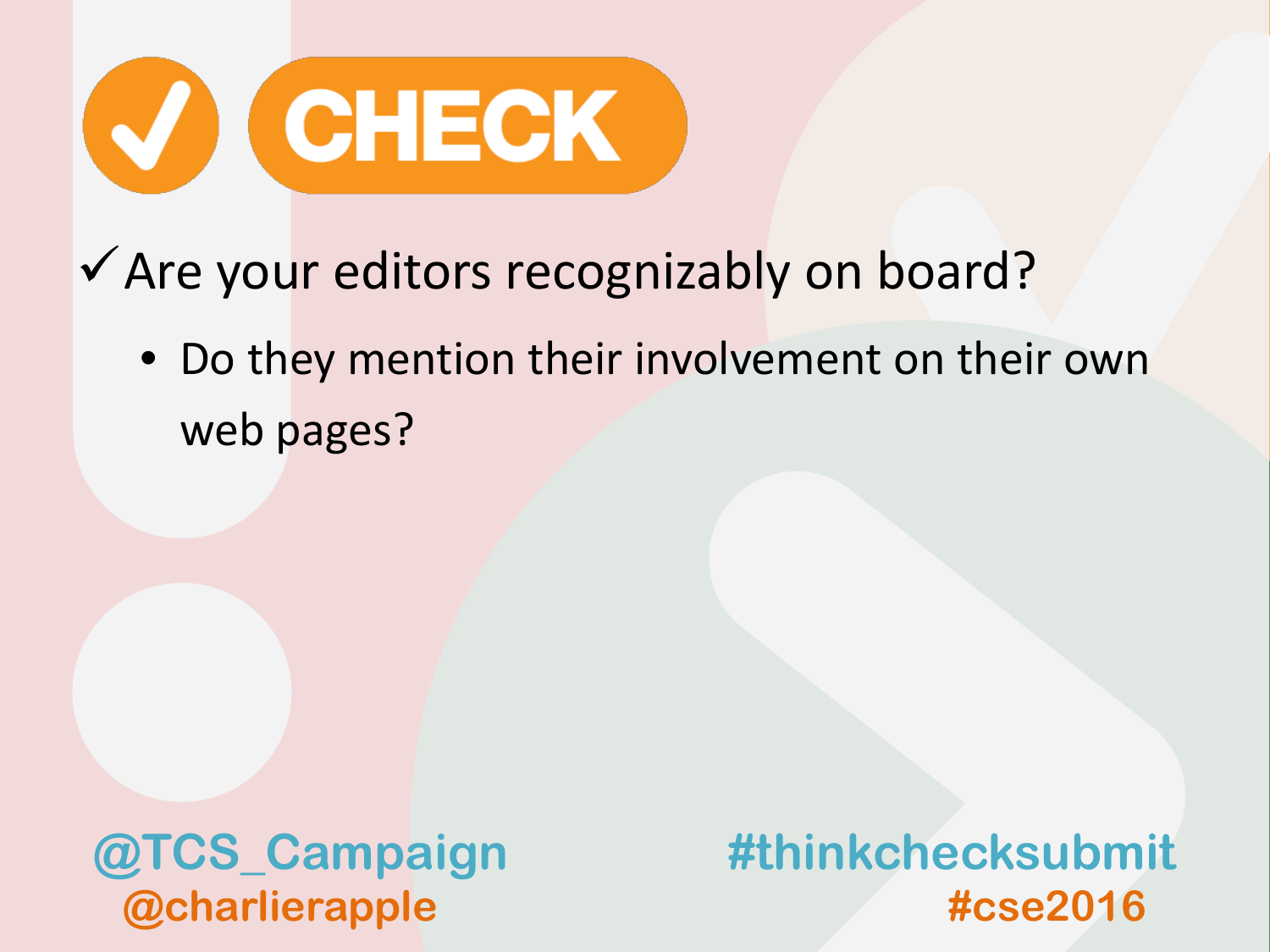

- $\checkmark$  Are you a member of a recognized industry initiative?
	- Do you make this clear on your website and link to the organizations in question?
	- Do you explain the role / relevance of those organizations?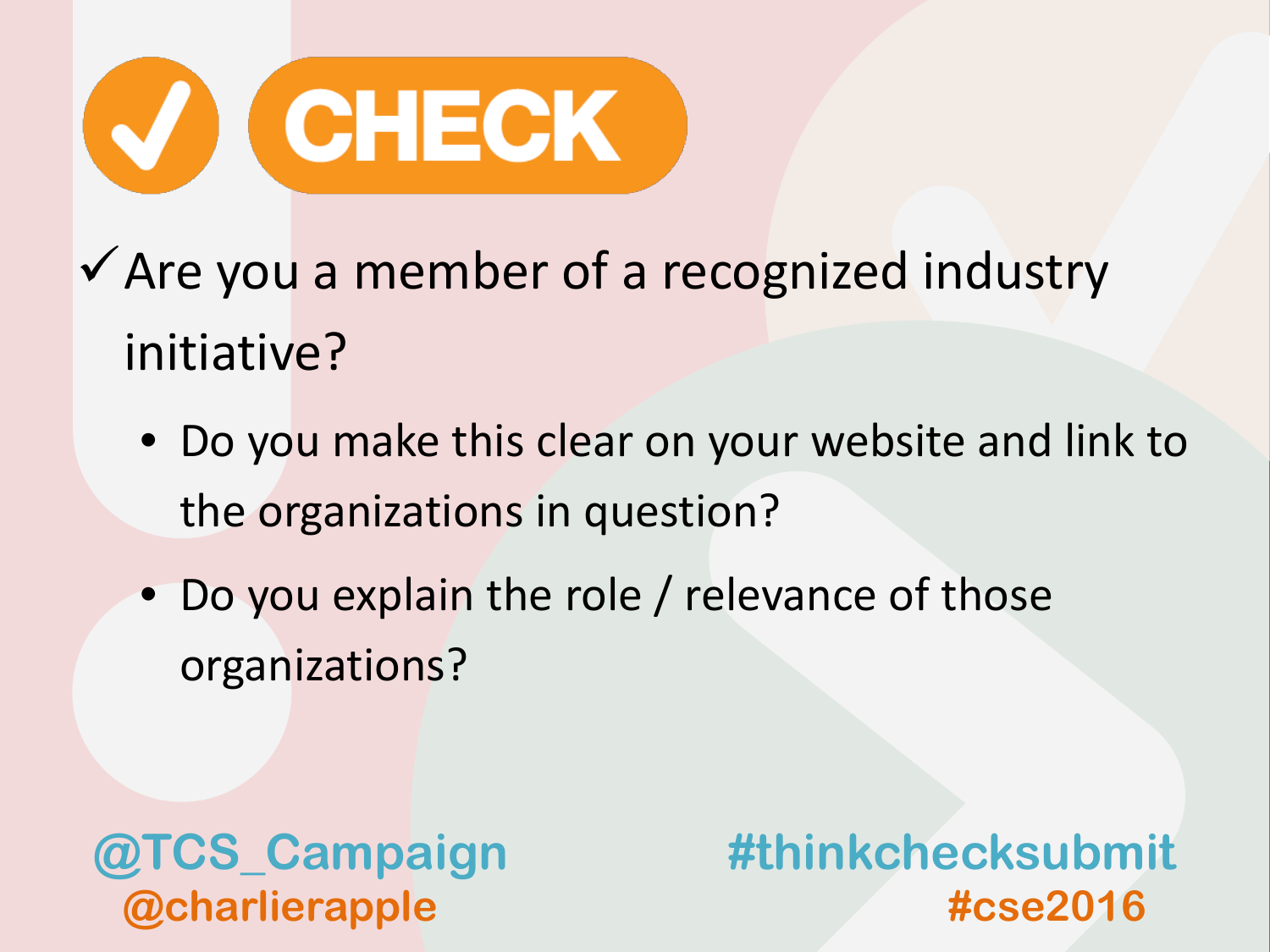

 $\checkmark$ ALPSP BioMed Central  $V$ DOAJ  $\nu$ INASP  $\checkmark$  ISSN **√LIBER √OASPA** 

 $\checkmark$ SPARC

 $\checkmark$  Springer Nature **√STM** Ubiquity Press **√UKSG**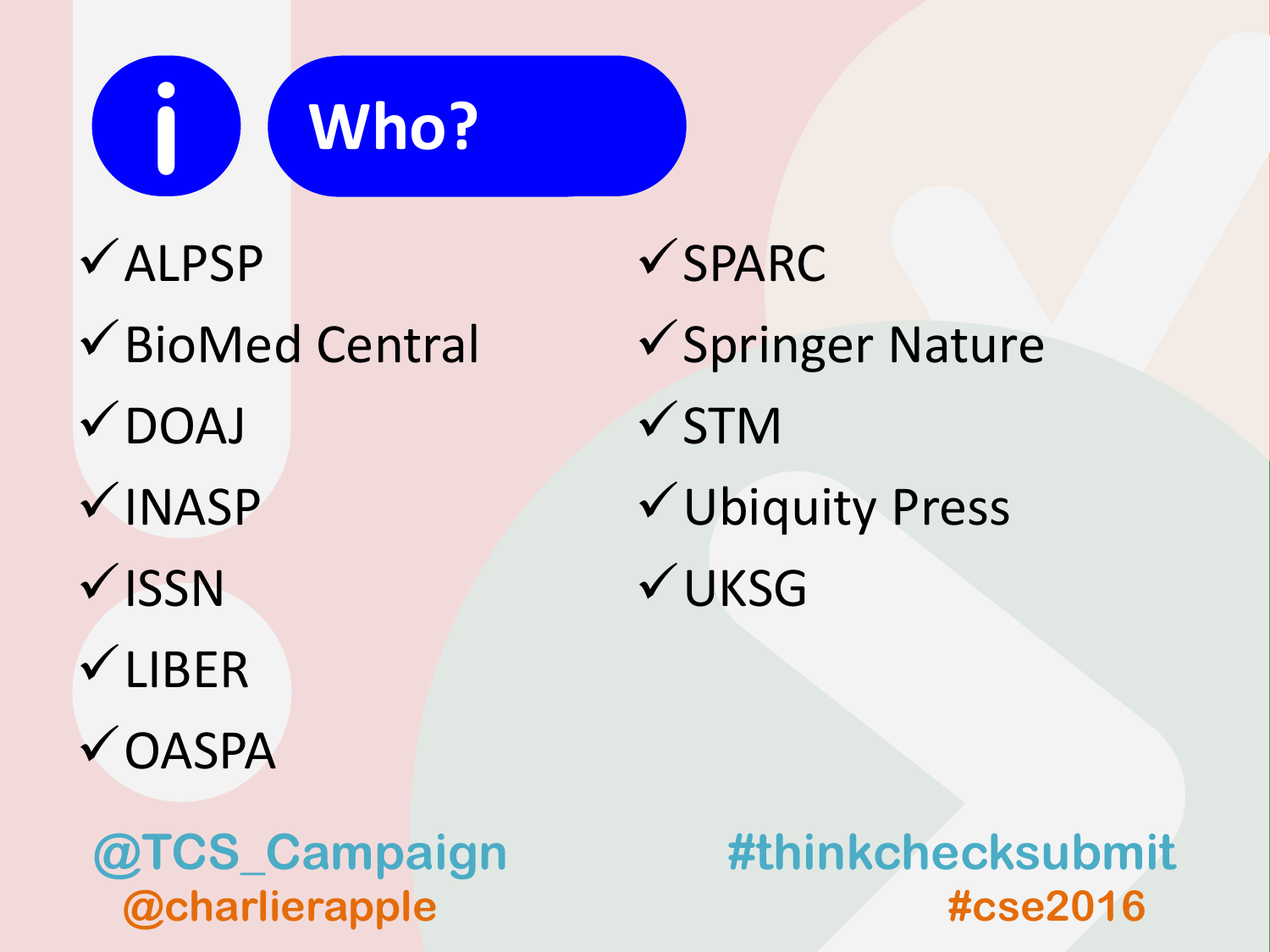# **Progress? i**

- Launched 8 months ago
- Almost 1,000 email subscribers
- Almost 400 Twitter subscribers
- > 23,000 website views
- 20% of website users go through all three pages (Think > Check > Submit)
- $\bullet$  > 2,000 video views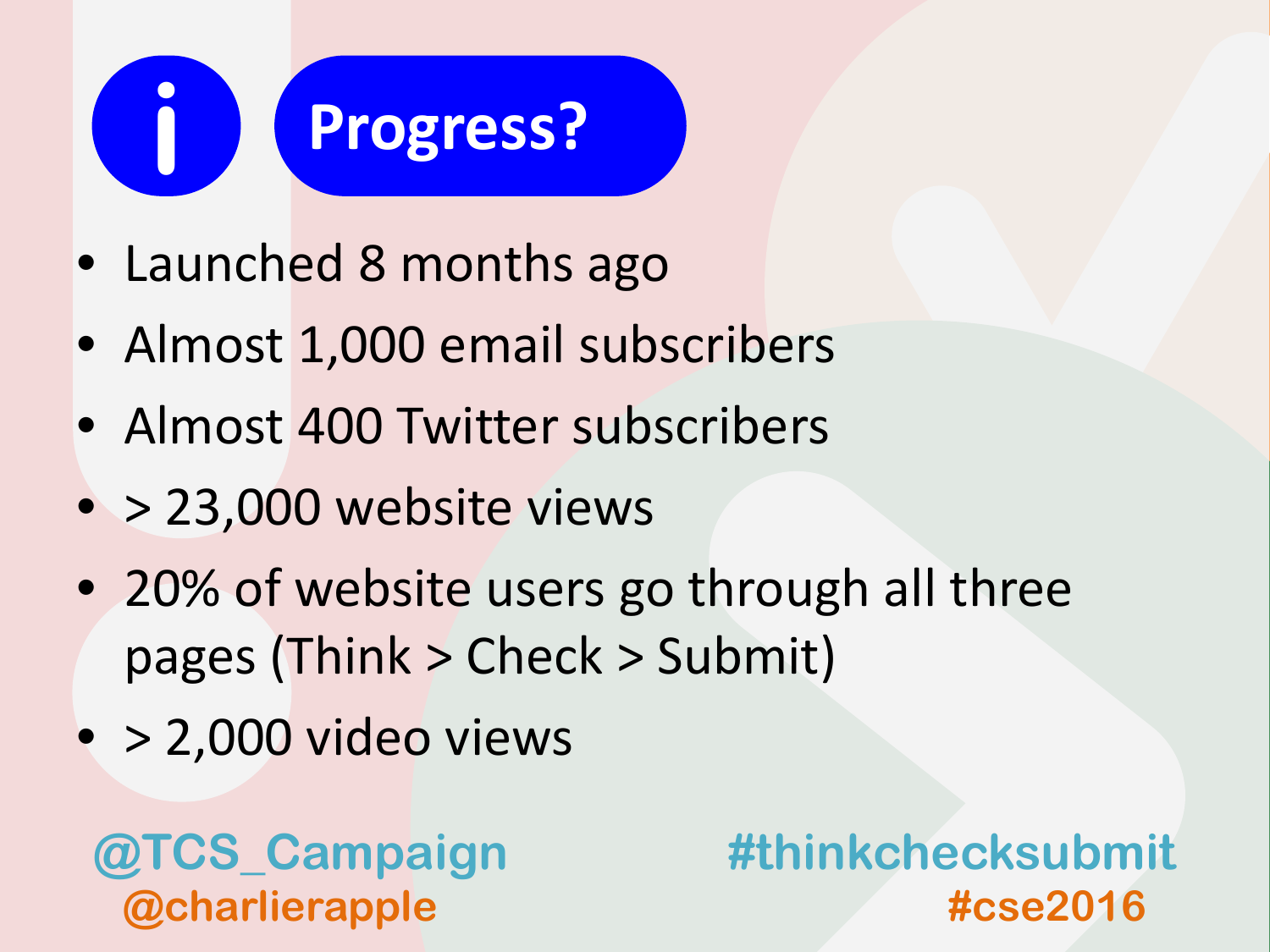## HELP IS NEEDED!

- **The campaign needs to reach the most at-risk audiences – can you help?**
- **Link** to thinkchecksubmit.org from your website
- **Blog** about the campaign
- **Include** in your guidance to authors
- **Mention** in your workshops, talks etc
- **Add** to your eTOCs